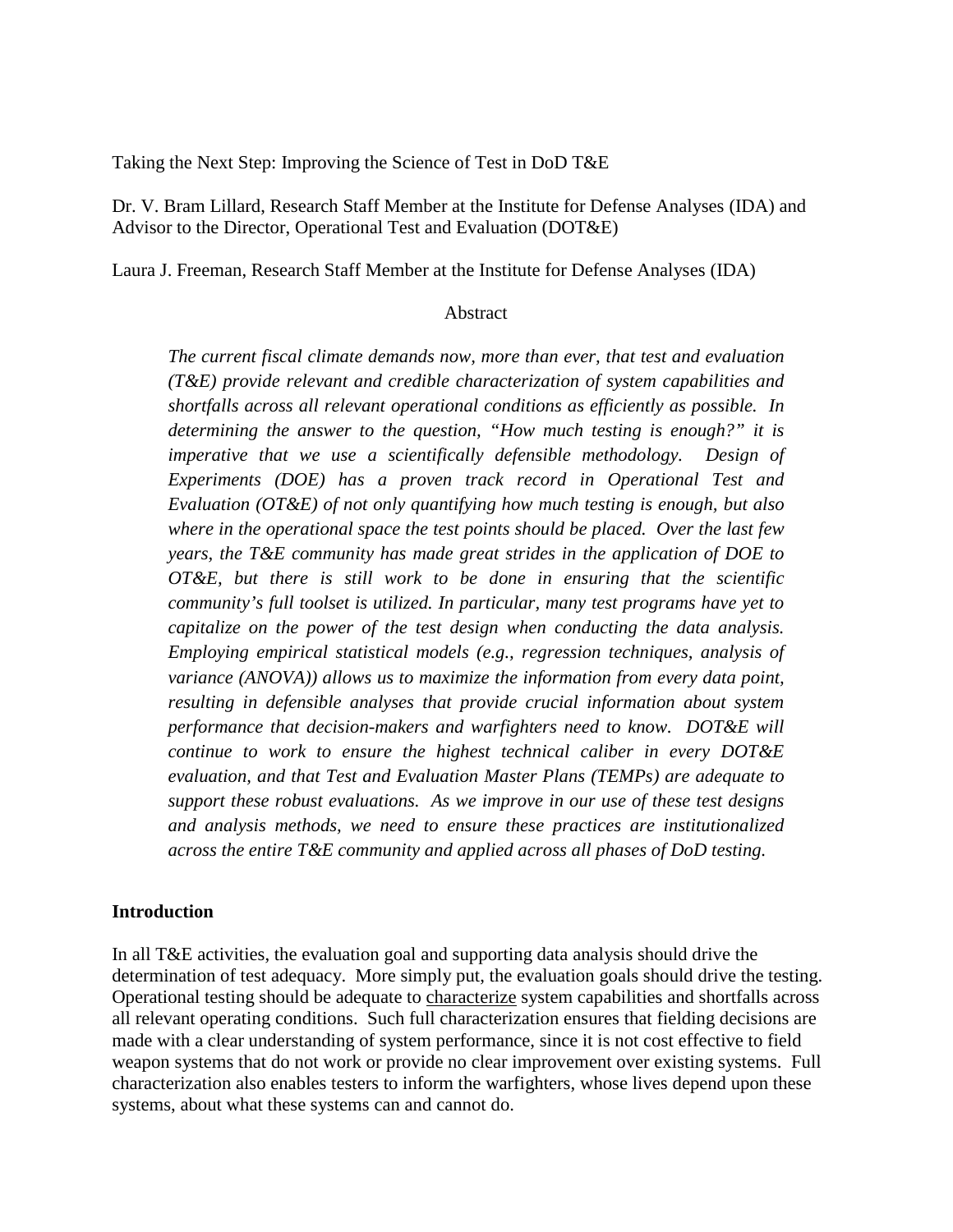The common test design approaches of the past, such as specialized/singular combat scenarios, changing one test condition at a time, and avoiding any control over test conditions, lack the scientific rigor needed to ensure that testing is both efficient and effective to characterize modern system performance. Especially for complex modern systems for which performance often depends on complex interactions of operational conditions, older test strategies provide data inadequate to support characterization of system capabilities.

Additionally, the current fiscal environment demands that testing be scrutinized to ensure that all data collected provide necessary and useful information in the most efficient manner. In my experience, DOE has provided a rigorous and robust methodology for quantifying the right amount of testing. Gauging the right amount of testing is more than simply determining the number of test points; equally important is the placement of those points across the operational envelope. The placement of the points is the most important aspect of determining whether the testing will be adequate to support the goals of the analysis.

The mandate to apply DOE to operational test and evaluation is not new. In 2009, the Operational Test Agencies (OTAs), in collaboration with DOT&E, endorsed the use of DOE methods in DoD testing. Furthermore, several National Academy studies have advocated that the testing community take full advantage of the benefits available from the use of state-of-theart statistical methodologies. More recently, Dr. J. Michael Gilmore, the Director, OT&E, outlined his expectations for the application of DOE in OT&E in 2010. In 2012, the Deputy Assistant Secretary of Defense for Developmental Test and Evaluation (DASD (DT&E)) endorsed a scientific approach to testing by including DOE methods in the Scientific Test and Analysis Techniques (STAT) T&E Implementation Plan. STAT rightfully includes DOE and emphasizes the need for corresponding analysis techniques that DOT&E has regularly emphasized as well. Over the last few years, the testing community has developed best practices in applying the methods that I summarize briefly here. Although much progress has been made, many areas can improve, particularly the area of data analysis.

Rigorous methodologies in both test design *and* analysis are crucial for T&E. A sound DOE is not beneficial unless we employ the appropriate corresponding analysis techniques. In the past several years, DOT&E has identified many best practices in the design and execution of operational tests. The OT&E community has come a long way with respect to ensuring rigorous OT&E test plans. However, we have fallen short on capitalizing on the test design during data analysis and using the full STAT toolbox. The best characterization of performance across the operational space will result from employing empirical statistical models (e.g. regression techniques, analysis of variance (ANOVA)). These empirical models allow us to maximize the information from every data point, resulting in efficient tests and defensible analyses.

In addition to outlining some of these important methods, this editorial concludes with a discussion of the need for institutionalizing these rigorous methodologies across all DoD testing. I provide a summary of efforts underway to make this goal possible.

#### **Best Practices**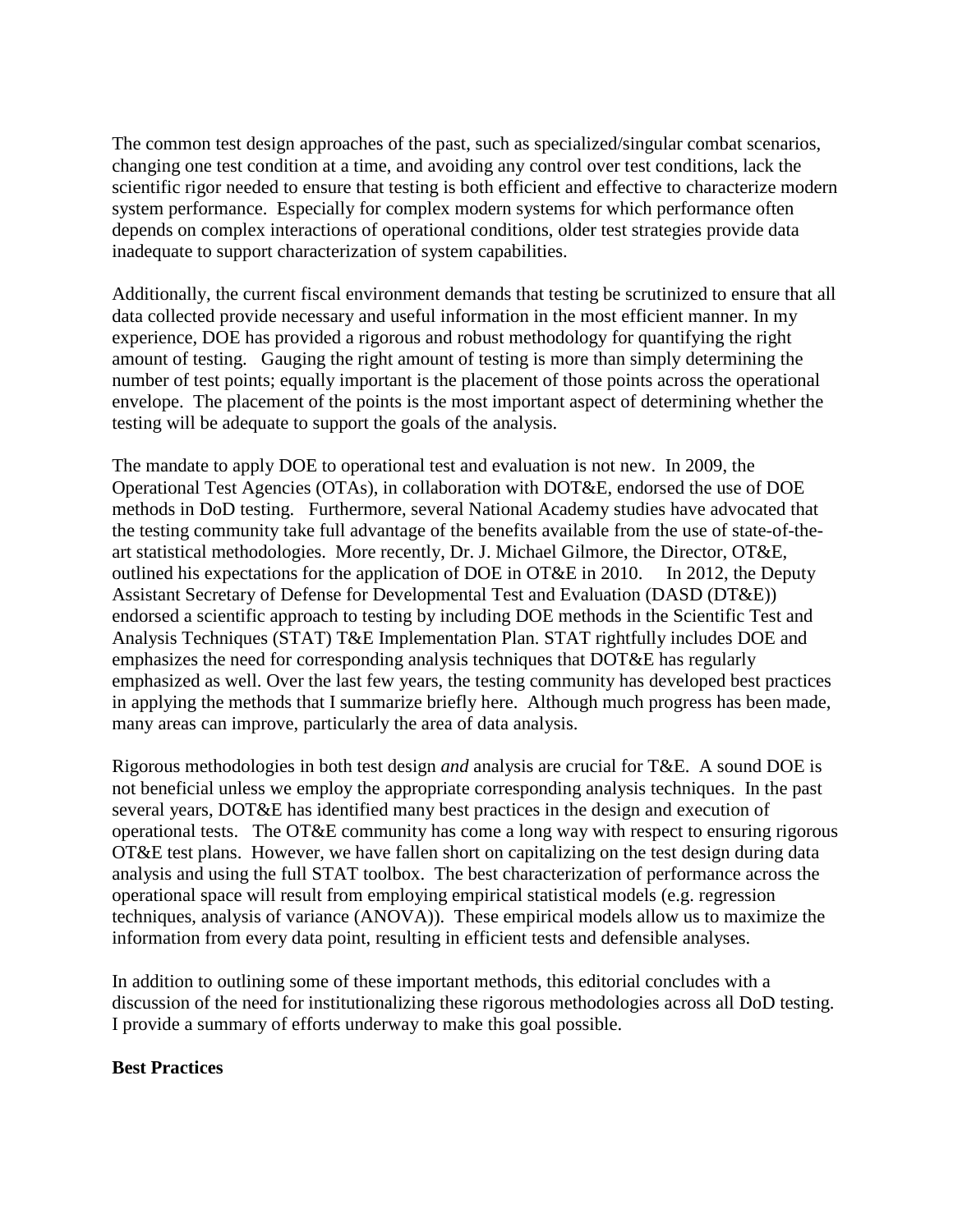For the past several years, operational testers across all of the Services have been expanding their use of experimental design techniques to scope operational tests to support the characterization of mission capabilities across the operational space. Over time, many best practices have been identified. Following these best practices has resulted in test plans that are both efficient and capable of determining performance across a variety of operational conditions.

#### *Clear test goals*

First and foremost, it is essential to have clear goals for testing. If the goals are not right at the beginning of the test design process, then no statistical technique or tool can salvage the results. In operational testing, the goal is most often to characterize system capability across a variety of operationally relevant conditions. Even a comparison test between a new system and a legacy system is a subset of this goal, since we seek to characterize the new system's performance across multiple operating conditions relative to the old. Test goals should not be limited to verifying requirements under limited sets of conditions. Given the choice between expanding the number of test conditions or replicating a single set of conditions, I would recommend choosing an expanded set of test conditions in almost every case. Statistical models allow us to draw conclusions about the reproducibility of test outcomes even in the absence of replication. The misconception that we need large numbers of replications under a given condition to make statistical claims about system performance under those conditions stems from the lack of understanding about the power of statistical analysis methodologies. We need to embrace the power (both statistically and literally) of statistical analysis techniques.

## *Quantify the justification for the test design*

Testers need to provide clear, analytically based justification for all designs. Every test design requires the quantification of acceptable risks and a determination of what differences in performance (effect size) need to be captured. Single-hypothesis statistical tests and their corresponding statistical power calculations are generally inappropriate for sizing operational tests because they do not provide the ability to characterize performance across the operational envelope, nor do they provide insights on the placement of test points within the operational envelope. Additionally, quantified risk estimates need to be anchored in terms of what changes in performance are operationally meaningful and in the expected scatter or variability of the data across the test conditions. Leveraging existing system and developmental test data can provide defensible justification for these challenging aspects of test planning. Operational test designs have the greatest chance of succeeding if testers can leverage all existing data (particularly developmental test data and legacy system data) on the system and its intended employment.

#### *Select continuous metrics*

One of the most important decisions we can make in terms of test efficiency is to select continuous metrics where possible, since they provide the maximum information from a given test size. Continuous metrics can enable 50 percent (and likely greater) reductions in test size over comparable pass/fail metrics for similar test goals.

#### *Include all relevant factors*

It is important to include all relevant factors (cast as continuous where possible) formally in the test design. By selecting relevant test factors and forcing purposeful control of those factors we can ensure that the operational test covers conditions the system will encounter once fielded.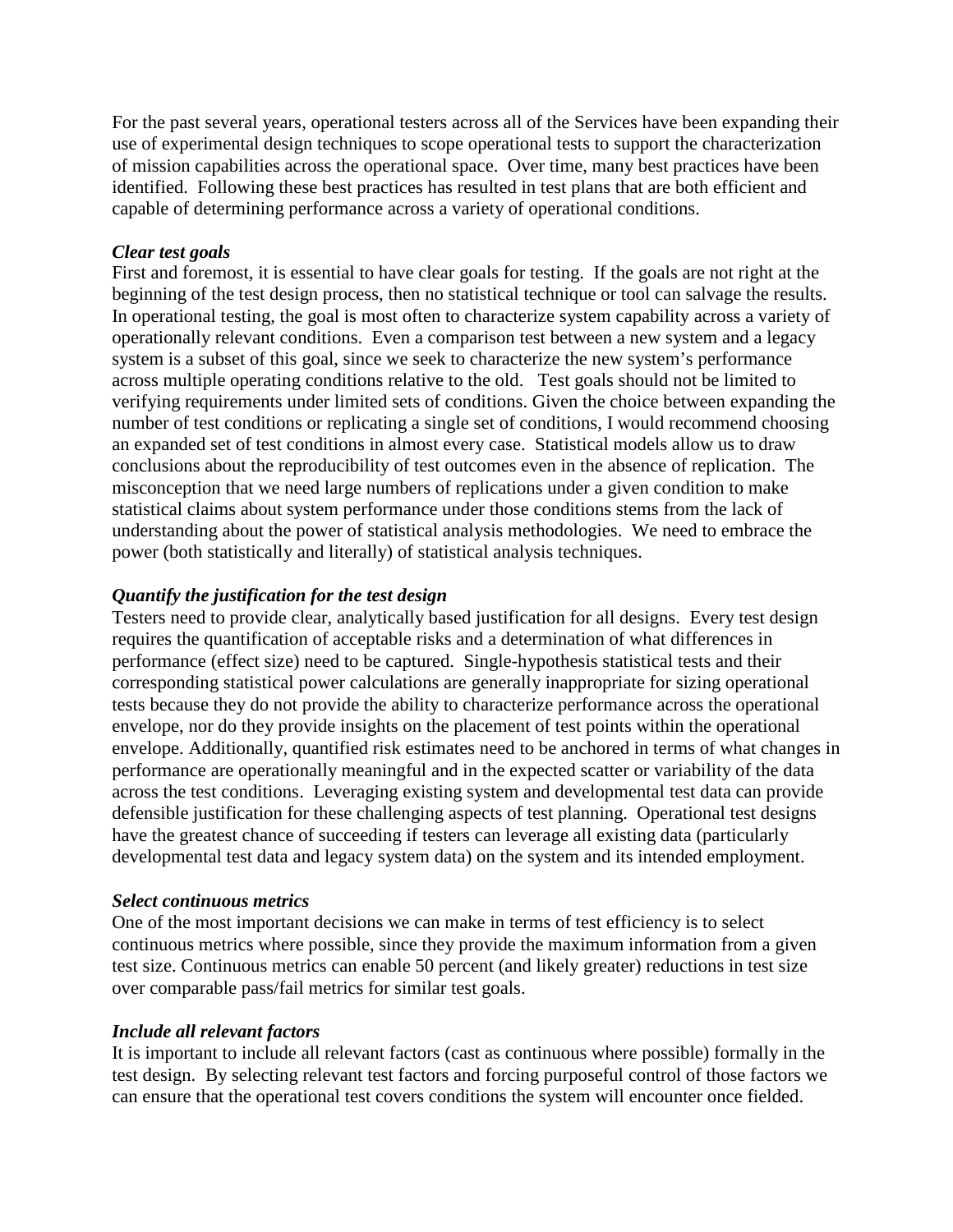Leveraging developmental test data is essential for narrowing the list of relevant factors and mitigating the risk of excluding important factors. Omitting known important factors from the test design results in holes in our knowledge of system performance. When resources are highly constrained we should leverage advanced design techniques coupled with developmental testing to ensure we can incorporate as many factors in the test design as possible.

## *Use the full statistics toolset*

Finally, we should use all of the statistical tools (measures of merit) at our disposal to ensure that testing is adequate, including:

- Statistical confidence and power we should ensure that power calculations, which are typically used to determine the size and scope of a test, are consistent with test goals. Since we are interested in determining how system performance differs across the operational envelope, power calculations based on a single hypothesis test are not useful. Additionally, power curves illustrate the analytical trade-space between resources and risk.
- Scaled prediction variance and other measures of variance in the operational space These measures can be particularly useful in determining the placement of test points across the operational space.
- Correlation and alias matrices These measures ensure that once a test is complete, the data will enable the evaluator to diagnose the root cause of changes in performance across the operational envelope, including synergistic (interaction) effects. These measures ensure we avoid confounding effects so that we do not wrongly attribute system performance problems to incorrect causes.

## **Areas for Improvement**

While significant progress has been made in recent years, there is still work to be done in ensuring that the scientific community's full toolset is utilized in T&E. There has been varying degrees of quality in the application of DOE and the best practices identified above. In addition to implementing these best practices, DOT&E has highlighted several areas where further improvement could be realized by almost all test programs:

- Statistical analysis methods to analyze test data
- Advanced analysis methods to meet unique T&E challenges, and
- Well designed surveys in OT&E.

## *Statistical analysis method to analyze test data*

Although most organizations in the OT&E community are now using statistical rigor to develop test designs, they are not always following up with the same rigor in the analysis of the data. The worst case of this is where a test is designed using DOE techniques to cover the important operational conditions efficiently, yet the data analysis is limited to reporting a single average (mean) across the test conditions. Comprehensive statistical analyses will take advantage of the efficiencies and increased information provided by a rigorous experimental design. We must employ standard statistical tools, such as regression analysis techniques, that utilize all of the factors that affect system performance (meaning the "recordable variables" that were not controlled in the test design, as well as the factors that were.) Additionally, we must improve our capabilities to verify these empirical statistical models to ensure they accurately reflect the data.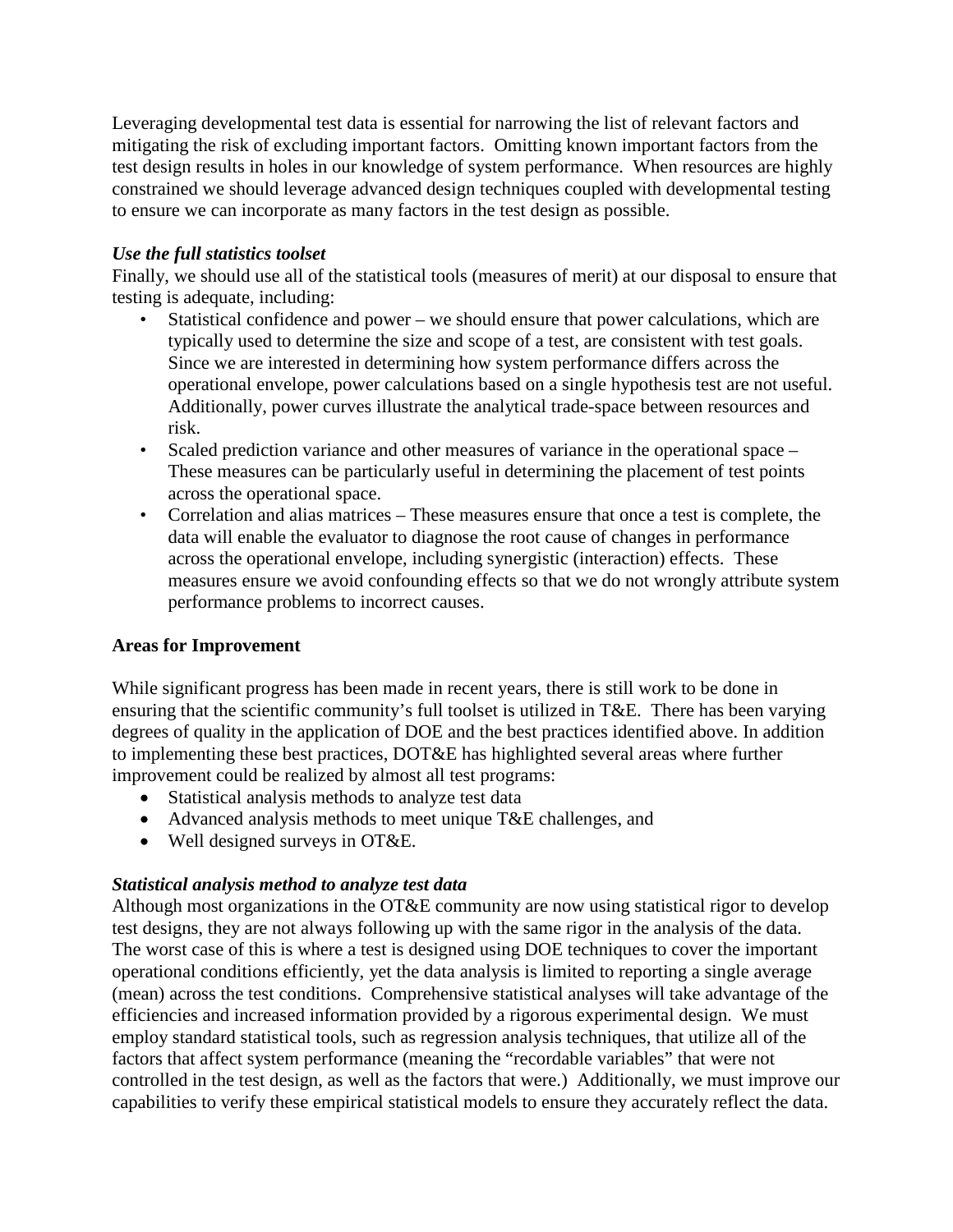#### *Example: Characterization in OT&E*

The importance of using statistical analysis methods commensurate with the test design cannot be overstated. The following in-depth example highlights the differences between a typical analysis of the past and one that enables true characterization of system performance using regression analysis techniques. As part of this example, I illustrate the crucial use of confidence intervals. Confidence intervals, as well as prediction and tolerance intervals, are statistical tools that provide decision-makers with ranges on expected future performance. Confidence intervals also provide a measure of the level of knowledge we have of the system's performance. Wide confidence intervals indicate that we are less certain about how well the system will perform in the future. Narrow confidence intervals tell decision-makers that future system performance will be close to what we observed in the test.

Figure 1 shows an example of a robust characterization analysis using regression techniques. For this example, the system's goal is to maintain a lock on a moving target. If the system is able to successfully maintain the track for the desired period of time, the test trial is scored as a success; if the system drops the track at any point, then the test trial is scored as a failure. The purpose of our test was, therefore, to characterize the probability of maintaining track across all the operating conditions. The factors that drive the probability that the system is able to successfully maintain track include:

- Time of day (day/night)
- Target size (small/large)
- Target speed (slow/fast).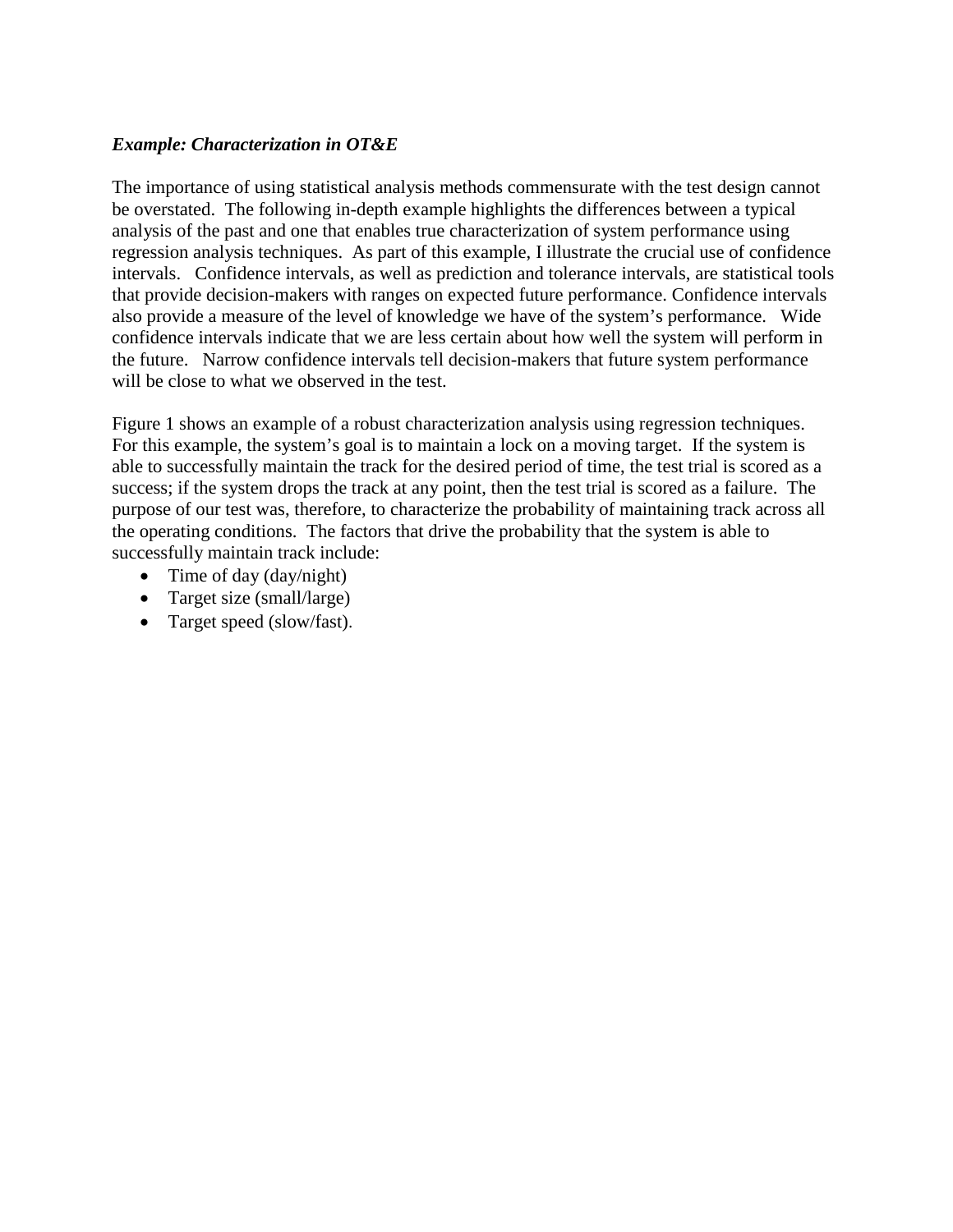

**Figure 1: A Powerful Analysis Approach: Logistic Regression Enables a Full Characterization of System Performance**

All tests are limited in scope to some degree, so if we hope to ensure robust characterization with minimal data, our analysis requires that the information be linked together through an empirical statistical model. In Figure 1, the predicted probabilities of maintaining a track and corresponding confidence intervals are the output of a logistic regression analysis. Using logistic regression and model selection techniques allows testers to distill the most important results from the data. In the analysis of the tracking system, the logistic regression allowed analysts to look for complex interactions across the operational space. One interaction identified as significant was the time of day by target size. This interaction manifests itself as the change to the effect of time of day for large and small targets. Notice that for the night-time results (orange triangles), performance against large targets is lower than the performance against small targets. This is true for both speed conditions, but the effect is even more pronounced when large targets are moving fast at night (second data point from the left in Figure 1). This interaction effect reveals that performance is extremely low in a specific set of conditions: large fast targets at night.

Compare the robust characterization shown in Figure 1 to a traditional analysis that calculates only one overall proportion (number of successes divided by total trials) or that selectively calculates proportions by test condition. Figure 2 shows these two analyses: an overall roll-up proportion across all conditions (far right) is common for many test reports; others may go a step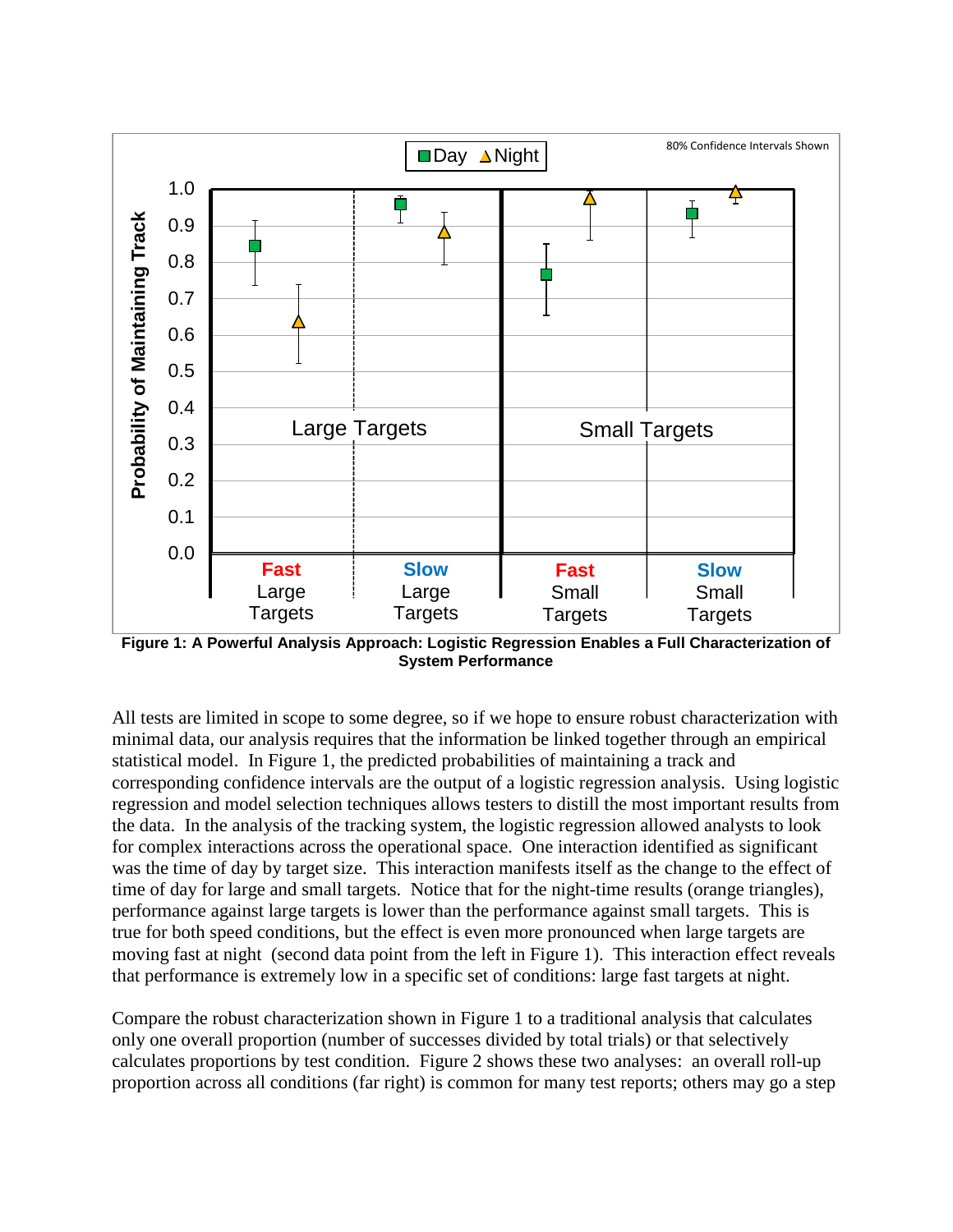further and estimate averages across common conditions (e.g., all trials against large targets). The latter analysis results are shown as the first six points in Figure 2.



**Figure 2: A Poor Analysis Approach: Calculating Average Performance Across Each Condition, or a Global Average**

It is clear from this analysis that the overall roll-up calculation provides little insight into system performance across the operational space. Also, while the analysis shown in Figure 2 was able to identify that performance drops to some degree against fast targets (relative to slow targets), it fails to identify an important performance degradation that occurs against large, fast moving targets at night. An analysis based on averaging over common conditions (as shown in Figure 2) might conclude that performance was better than 0.75 in all cases; but this is clearly an incomplete conclusion, as revealed by Figure 1. Performance degrades due to the synergy between three factors; without the logistic regression analysis, conclusions about degraded performance are lost and the warfighter would be misinformed about the capability of the system. Additionally, the analysis shown in Figure 1 enables developers to target future system changes to ensure that large fast targets at night can be tracked equally as well as others.

To be clear, this example did not employ the best practice of using a continuous response variable. The narrow confidence bounds shown in Figures 1 and 2 for the tracking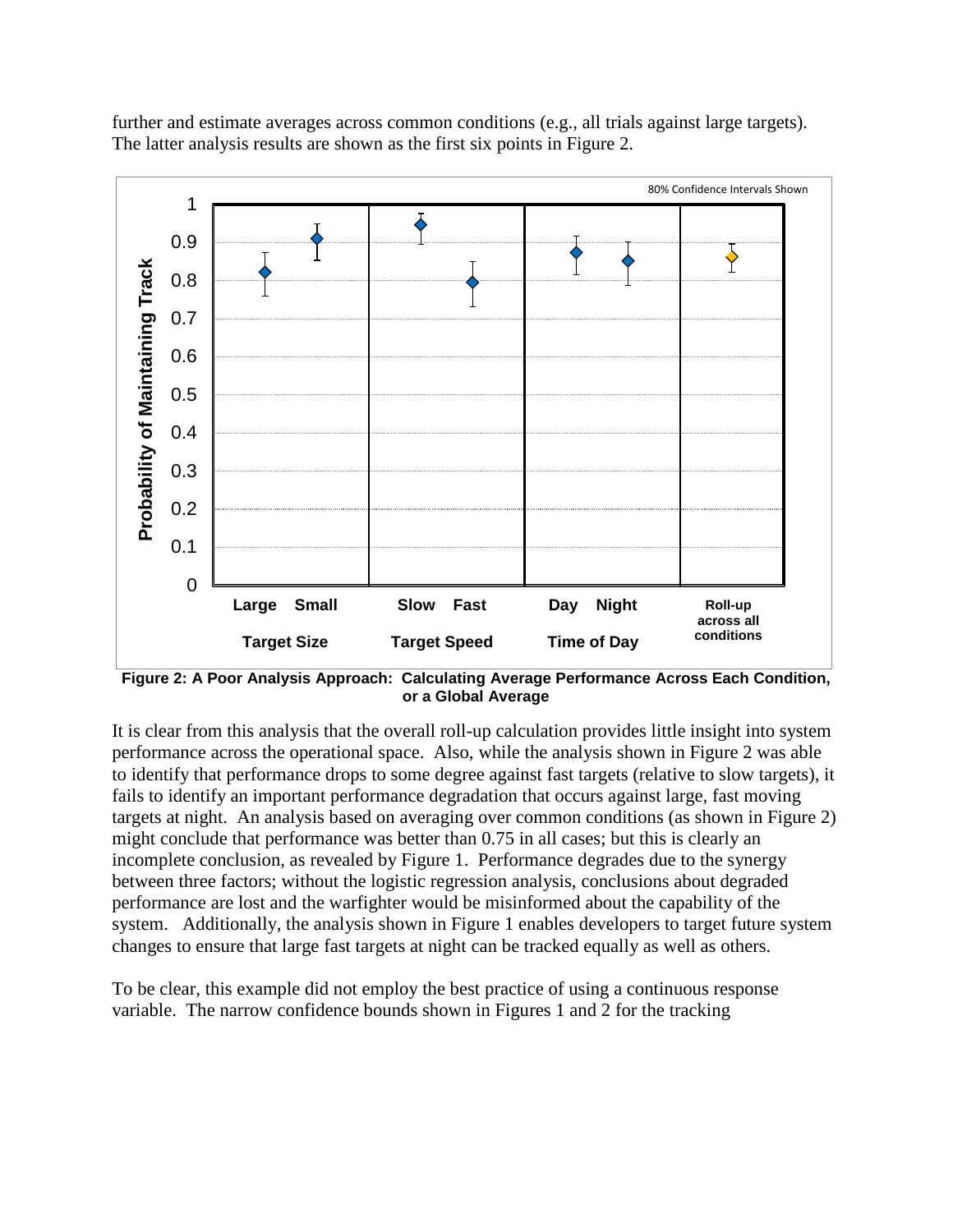characterization required [1](#page-7-0)68 data points.<sup>1</sup> Although a large test was possible in this case, most operational tests are not resourced to collect this magnitude of data.

## *Advanced analysis methods to meet unique T&E challenges*

Many tests are complicated by data that require more than the "standard" or "simple" analysis methods. In these cases, we should not avoid the opportunity to employ advanced methods simply because they are challenging or less well understood. We should continue efforts to employ these advanced statistical tools where appropriate, and will continue to encourage the use of and train the community on these methods. Some examples include:

- Bayesian approaches (especially in a reliability context) that allow us to leverage information from multiple phases of test while ensuring the results still reflect the operational reliability.
- Censored data analysis that allows us to incorporate information from continuous measures in cases where traditional pass/fail metrics would have been the only option.
- Generalized linear models and mixed models that allow flexible analysis methodologies that truly reflect the character of the data.

## *Well Designed surveys in OT&E*

l

Surveys capitalize on the thoughts and experience of the system operators to derive essential information for the evaluation of systems. However, their use in OT&E has not always reflected the best practices of the survey community. The resulting data have had limited utility in evaluations. Data from well written surveys are useful for (a) diagnosing why certain performance goals were not met (e.g., training, system design), and (b) empirically measuring human system integration (HSI) components such as workload and usability. Workload and usability ratings can also form the basis of a robust comparison between new and legacy systems. In nearly every case, data from well written and well administered surveys aid the evaluator in assessing effectiveness and suitability.

One of the most common mistakes I have observed in surveys is the inclusion of questions that ask whether the user thought the system's performance was effective, accurate, timely, or precise enough to complete the mission. Accurate measurement of performance, effectiveness, and situation awareness requires knowledge of ground truth for the test, which operators and maintainers typically do not have. Surveys are measures of thoughts that are highly affected by context and are therefore relative, whereas requirements and performance are absolute, and are better measured by the tester.

A substantial body of scientific research exists on this topic. The following are some of the best practices, highlighted by the survey community, that we should consider when writing and administering surveys:

<span id="page-7-0"></span> $1$  The above-described tracking test might have used the duration of track time as a reasonable continuous metric in place of the pass/fail metric and thereby would have supported a rigorous analysis with a fraction of the required test size. In this case, the test was not constructed in a manner to enable accurate time measurements; the large data set was therefore required to ensure full characterization of performance.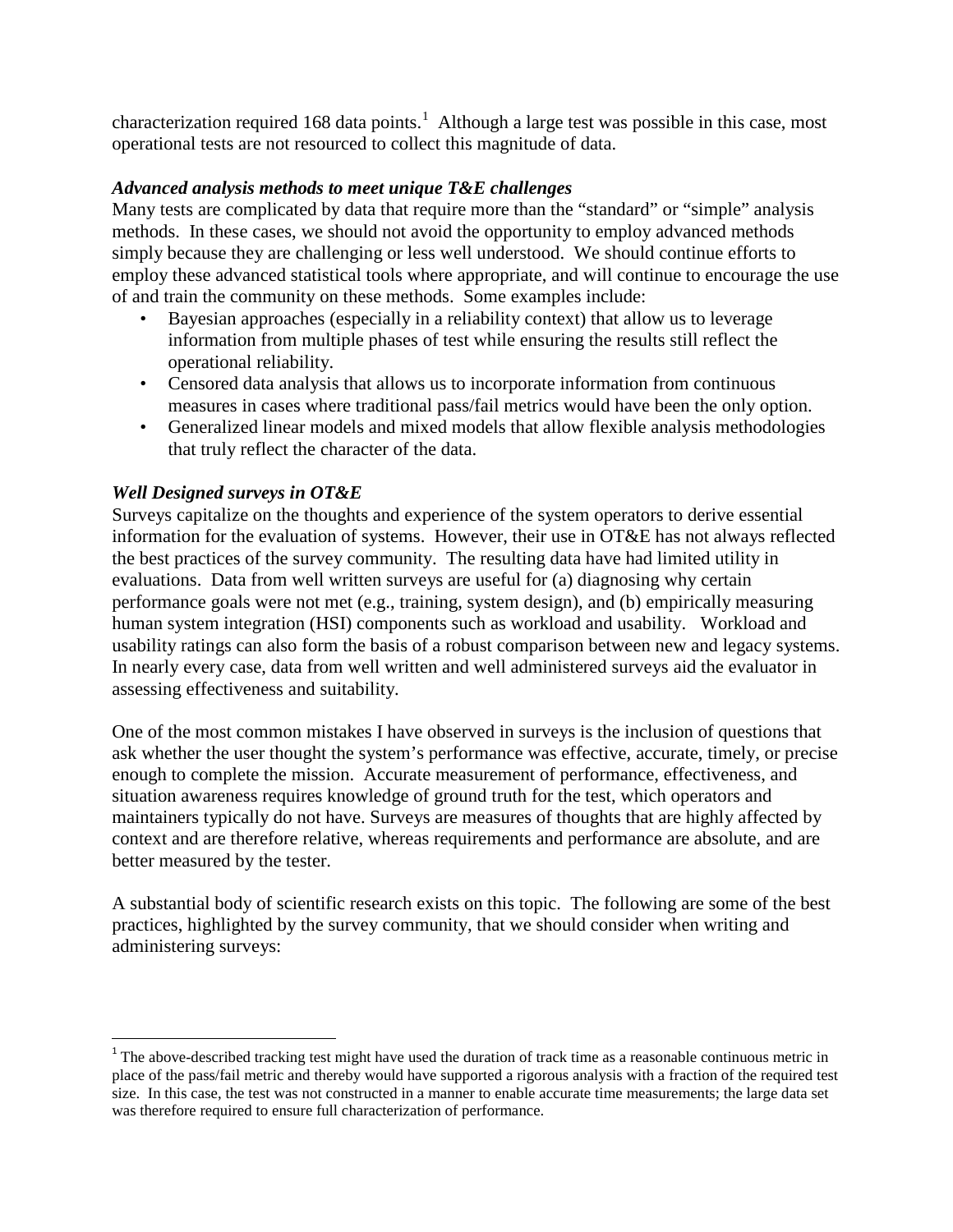- a. Neutrality in the questions: The goal of the survey is to obtain the respondent's thoughts. Phrasing questions in a manner that leads a respondent towards the tester's opinions will reduce the likelihood that the respondent provides unbiased answers.
- b. Knowledge liability: Do not ask questions the respondent cannot answer (e.g., did the system provide accurate tracking information?).
- c. User friendly: Reduce the effort the respondent must put forward by making questions brief and clear. Also, make sure that the order of the questions is logical to the respondent.
- d. Singularity: Address only one topic in a question.
- e. Minimal length: The perceived length of a survey and the actual time it takes to complete it affects data accuracy. Ask the minimum number of questions needed for the goal of the test.
- f. Confidentiality: When respondents believe that their data will be kept confidential, they are more likely to provide their true thoughts. Names and other personally identifiable information should be kept separate from the actual survey.

## **Institutionalizing STAT in T&E**

DOT&E continues to observe significant benefits from applying STAT methods in OT&E. Not only does DOE provide a rigorous and defensible methodology for scoping operational tests to support robust characterization of system performance, but it also provides a methodological approach to developing tests. The logical framework helps guide test planning discussions. While characterizing system performance in OT&E is essential, the real benefits of STAT in T&E occur when applied early in the acquisition process when system design can be modified and improved. Industry players and Government agencies have traditionally applied DOE in testing that is more closely related to DoD developmental testing. The results have been improved system safety, optimized performance, and rapid detection of performance shortfalls. The DoD acquisition community as a whole would see more comprehensive benefits from applying a scientific approach to testing if DOE techniques were applied in contractor and developmental testing routinely. DASD (DT&E)) has endorsed the use of scientific approach to testing, noting that a scientific approach will generate defensible test and evaluation (T&E) strategy and improve the level of knowledge garnered from testing. Additionally, applying these methodologies across all phases of DoD testing will facility integrated learning about system performance.

The application of STAT should expand beyond DASD(DT&E), DOT&E, and oversight programs to the entire T&E community. They should be applied in contractor testing, early and late developmental testing, and in operational testing. Currently, pockets of excellence exist in these communities, but the application is far from wide-spread or standard. In order to facilitate the institutionalization of these methods we need to provide education and training to the existing T&E workforce, hire-in people with the capability to be immediate practitioners of DOE, and develop best practices and methods that adapt existing methodologies to DoD-unique applications.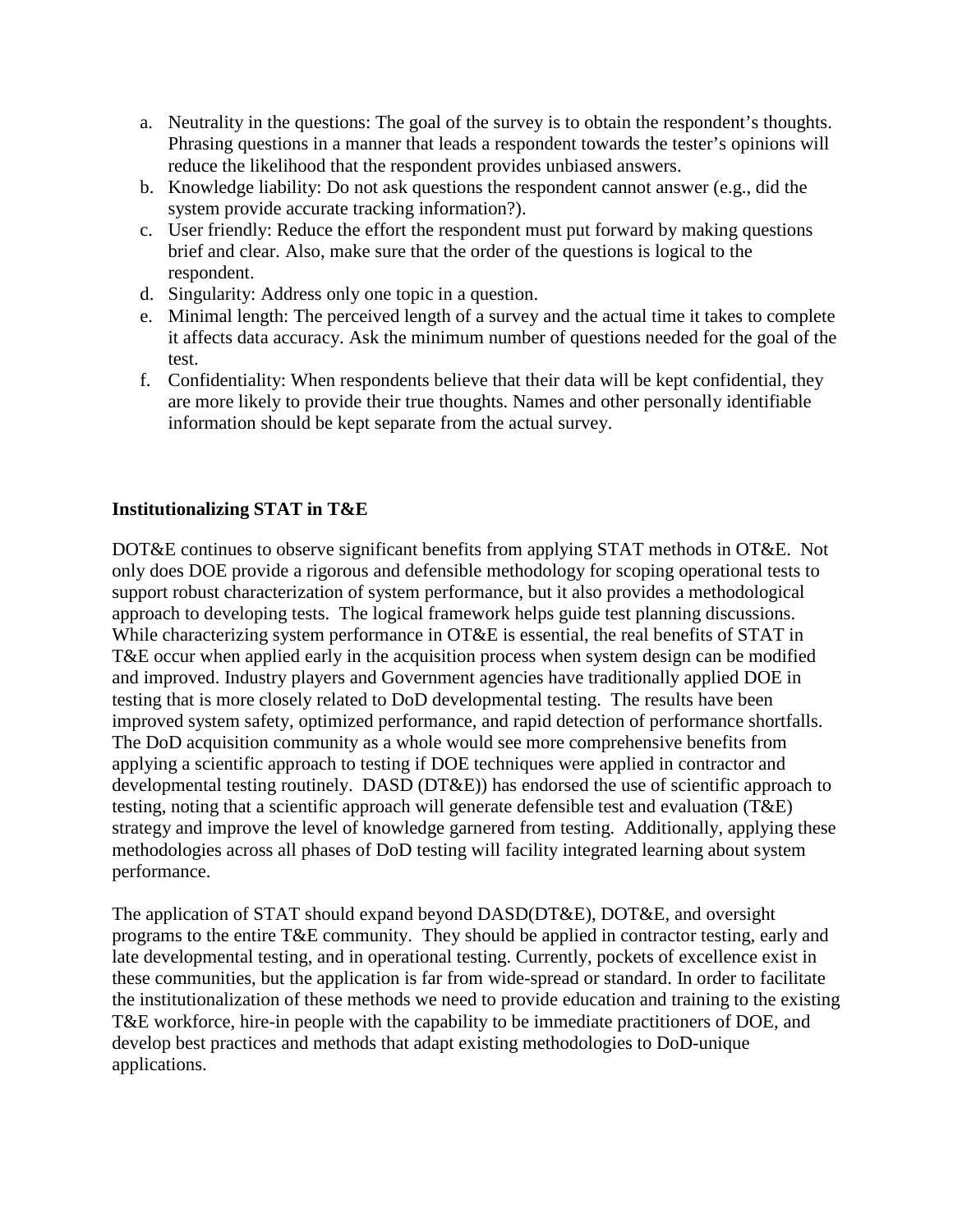Several forums can aid us in this endeavor. Existing communities sponsor workshops, conferences, and forums that T&E professionals need to reengage in once the fiscal climate enables us to. Forums, provided they are structured well, enable the community to exchange ideas and further the implementation and institutionalization of these methods across the Services and testing communities (CT, DT, OT). Some recent conferences worth noting include:

- Military Operations Research Symposium (MORS) Test and Analysis Workshop MORS attempted an innovated approach this past year hosting a fully virtual workshop over Defense Connect Online (DCO) with training ranging from introductory to advanced. Virtual forums such as this provide valuable training in a fiscally constrained environment.
- ITEA and NDIA T&E Annual Symposiums of particular note, at this year's ITEA symposium, there were several tracks dedicated to STAT.
- Conferences in the academic community  $-T\&E$  professionals should take a more active role in statistical and operations research communities. Attending conferences such as the Joint Statistical Meetings, Fall Technical Conference, the Conference on Statistical Practice, and INFORMS will ensure that the T&E community is capturing best practices in these fields.

We can also do more to leverage expertise across the DoD and our sister Government agencies such as NASA, DHS, and NIST. In the upcoming year, DOT&E will be working on developing a cross-agency forum for exchanging knowledge and best practices across the DoD and other agencies to ensure we are capitalizing on the best talent within the Federal Government.

We also need to actively engage with science, technology, engineering, and mathematics (STEM) programs within universities to generate a pipeline for future qualified T&E professionals. DOT&E and TRMC continue to co-sponsor research and students to help build this pipeline and generate interest in T&E-unique challenges.

Finally, DOT&E and USD(AT&L) are reworking policy and guidance at the OSD level to promote the use of STAT methods. The newly released 5000.02 calls for universal employment of scientific approaches in T&E. In the DT&E Section (Enclosure 4), the guidance calls for:

*"The TEMP will use scientific test and analysis techniques to design an effective and efficient test program that will produce the required data to characterize system behavior across an appropriately selected set of factors and conditions."*

The Operational and Live Fire T&E (Enclosure 5) expands upon this guidance:

*"Every TEMP will include a table of independent variables (or "conditions," "parameters," "factors," etc.) that may have a significant effect on operational performance . Starting at Milestone B, the updated table of variables will include the anticipated effects on operational performance, the range of applicable values (or "levels," "settings," etc.), the overall priority of understanding the effects of the variable, and the intended method of controlling the variable during test (uncontrolled variation, hold constant, or controlled systematic test design)."*